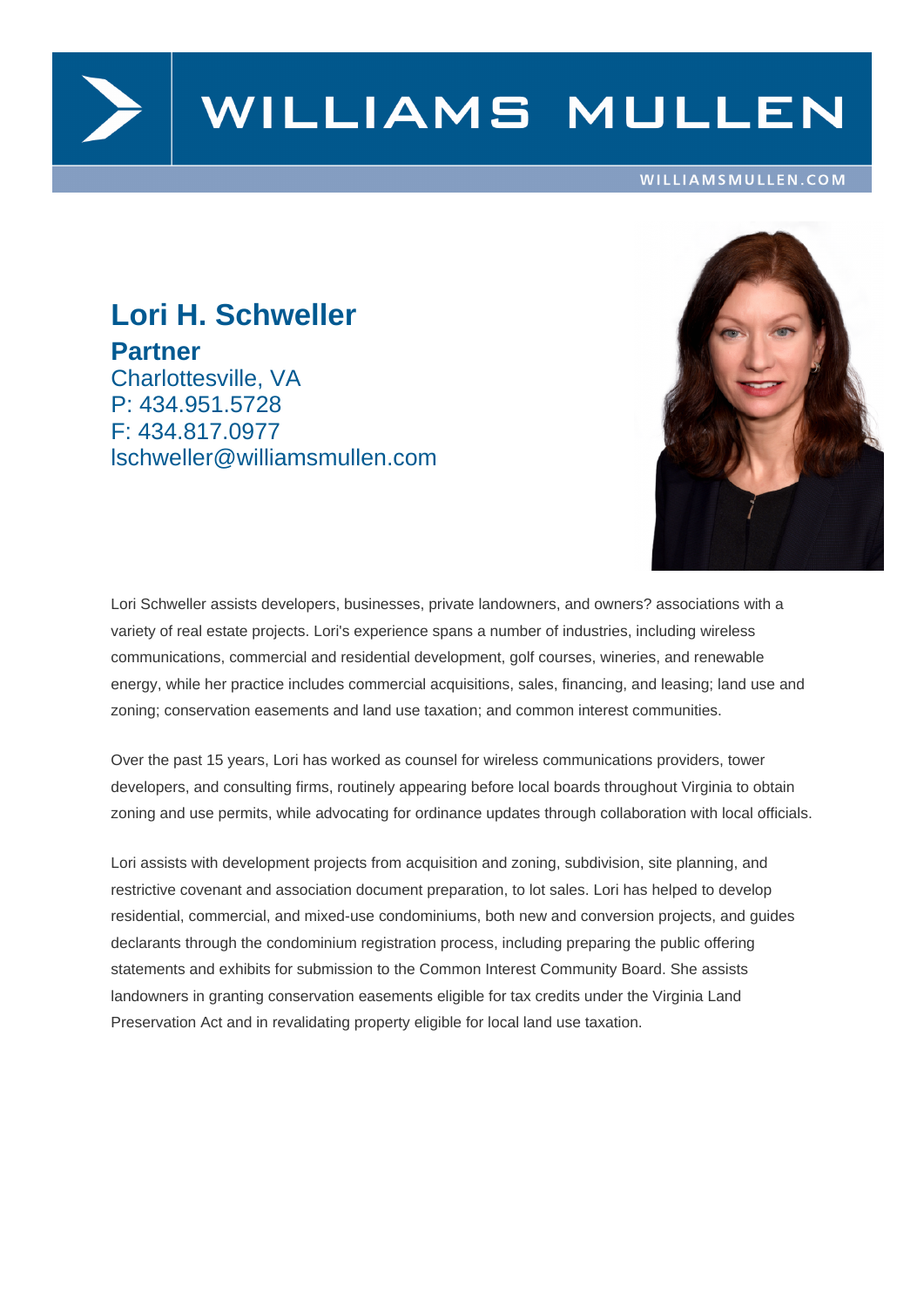She is listed in The Best Lawyers in America for Real Estate Law (2015-present) and in Virginia Business for "Legal Elite" (2021). Lori serves as President of the Virginia State Bar Real Property Section, Chair of its Board of Governors, and co-chair of its Land Use & Environmental Committee. Lori is a member of the Virginia Bar Association and serves on its Real Estate Council. Lori is also Secretary and a two-term member of the Board of Directors of Greater Charlottesville Habitat for Humanity and an alumna of the Leadership Charlottesville 2009 class.

Lori earned her M.A. in English and J.D. from the University of Virginia. She earned her B.A. from the University of North Carolina at Chapel Hill.

### **Practice Areas**

- Real Estate
- Land Use
- Real Estate Development
- Real Estate Acquisitions and Sales
- Leasing
- Mixed-Use, Residential, Planned Communities and Condominiums
- Solar & Energy Storage

### **Experience**

#### **REPRESENTATIVE MATTERS**

- Obtained over 150 zoning permits for wireless facilities in approximately 35 localities and advocated for wireless zoning ordinance amendments in a dozen Virginia localities.
- Represented a national golf course operator in acquiring and financing golf courses in Virginia, Florida, Illinois, and California.
- Represented local developers in the development of mixed use and residential neighborhoods, including drafting covenants and restrictions, owners? association documents, and deeds of easement required for site plan and subdivision plat approvals.
- Represented developers in the purchase, financing, conversion to condominium, and unit sales for several condominium developments in Charlottesville and Albemarle County.
- Represented an industrial manufacturer in multiple real property transactions, including a \$22 million multi-state sale-leaseback and a \$10 million purchase, sale, and leaseback.
- Assisted a large property owners? association in purchasing its golf course and clubhouse amenities, creating a conservation easement, and obtaining favorable tax treatment for common area property.
- Represented purchasers of several multimillion-dollar historic estates and vineyards in Albemarle County, Virginia.